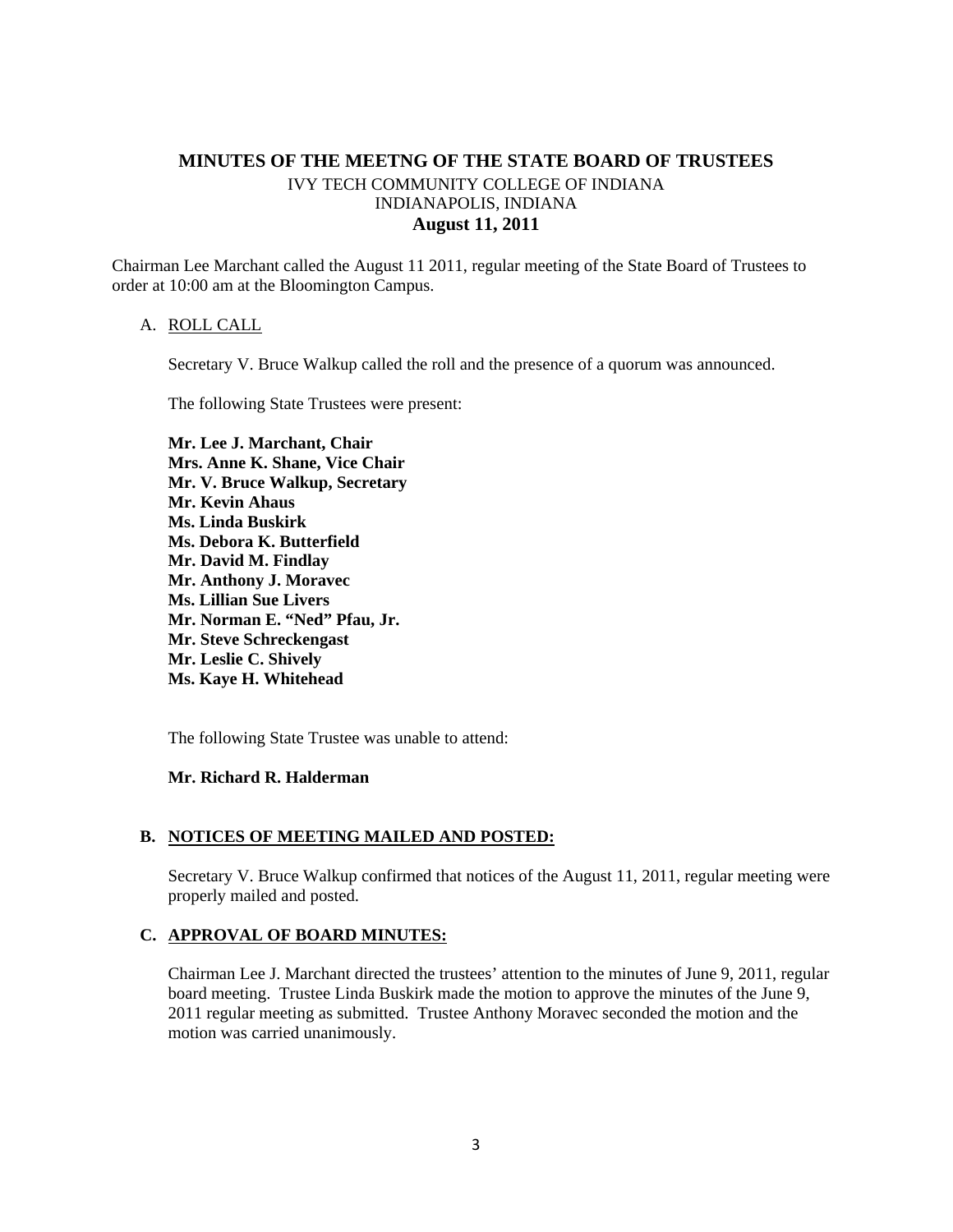### **D. COMMITTEE REPORTS:**

- **Item 1** Chairman Marchant reported that the Executive Committee met on August 2, 2011 and said that the matters discussed at that meeting would be incorporated into the following committee reports.
- **Item 2** Chairman Marchant called upon Trustee Norman "Ned" E. Pfau, Jr. for a report from **Budget and Finance Committee.** Trustee Pfau reported there were no action items for the board to consider. Trustee Pfau reported during the committee meeting the reference and discussion of our Blackboard Contract and were given a Financial Aid Report.
- **Item 3** Chairman Marchant called upon Trustee Linda Buskirk for the **Planning and Education Committee Report.** Trustee Buskirk moved for approval of:

### **Resolution Number 2011-42, New Program**

Trustee Sue Livers seconded the motion, and the motion carried unanimously.

Trustee Buskirk reported that the committee received an update on Ivy Institute of Technology and online education developments.

**Item 4** Chairman Marchant called upon Trustee Kaye Whitehead to give the **Building, Grounds and Capital Committee Report.** Trustee Whitehead moved for approval of:

### **Resolution Number 2011- 43 Approval to Purchase Six Properties at 2621, 2637 and 2734 Boulevard Place, 2631 and 2635 Graceland Avenue, Region 8/Central Indiana**

Trustee Ned Pfau seconded the motion, and the motion carried unanimously.

## **Resolution Number 2011-44 Approval to Dispose of Property Not Needed by the College at the Indianapolis North Meridian Center Campus by Easement to Indianapolis Power and Light Company**

Trustee Anne Shane seconded the motion, and the motion carried unanimously.

# **Resolution Number 2011-45 Approval to Dispose of Property Not Needed by the College at its Bloomington Campus by Easement to Monroe County, Region 14/Bloomington**

Trustee Debora Butterfield seconded the motion, and the motion carried unanimously.

# **Resolution Number 2011-46 Approval to Exercise a Five-Year Agreement Renewal Option for the Crawfordsville Instructional Center, Region 4/Lafayette**

Trustee Anne Shane seconded the motion, and the motion carried unanimously.

### **Resolution Number 2011- 47 Approval of a Lease Agreement for an Aerotropolis Academic Center in Marion County, Region 8/Central Indiana**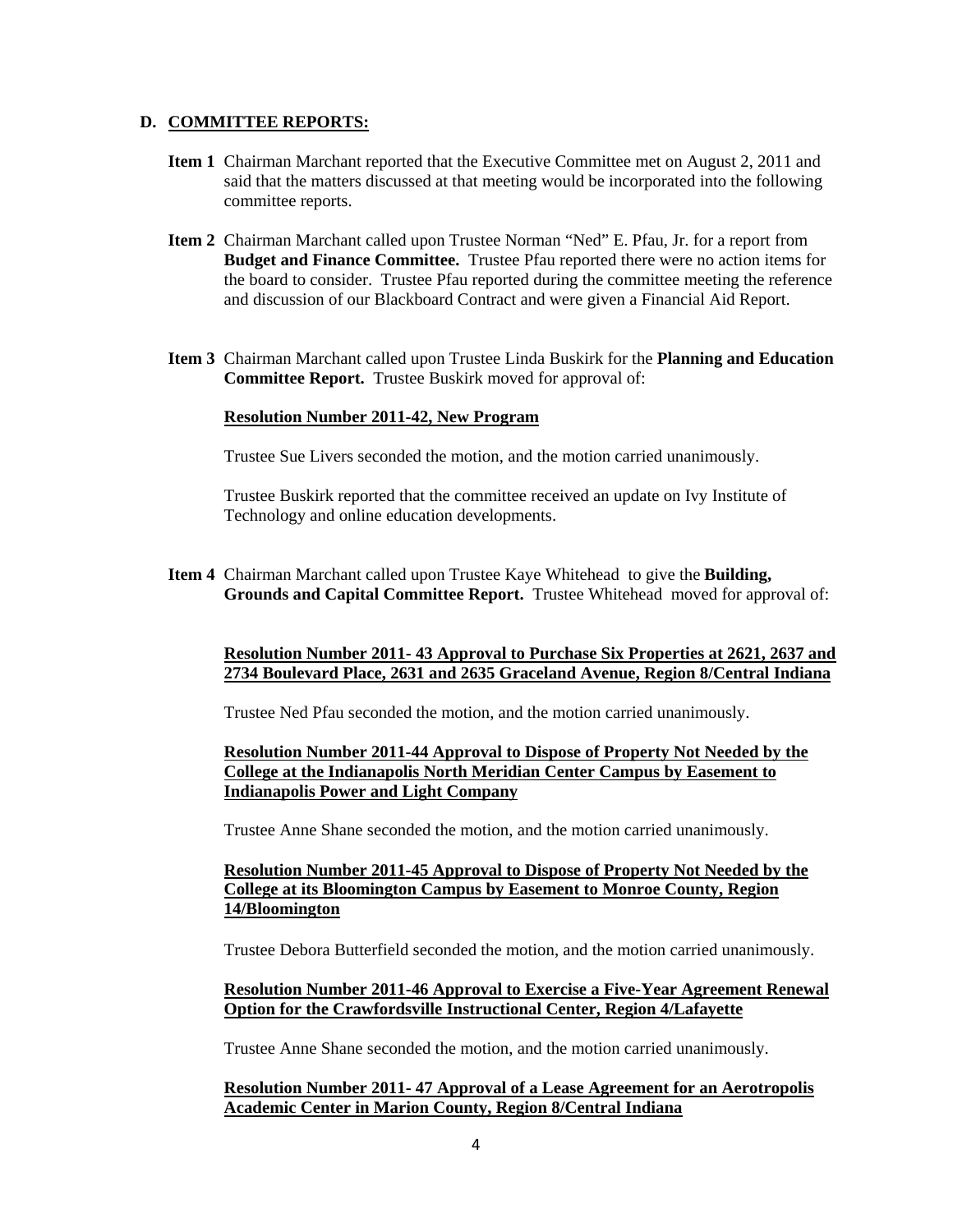Trustee Anne Shane seconded the motion, and the motion carried unanimously.

- **Item 5** Chairman Marchant called upon Trustee David Findlay for the **Audit Committee Report.** Trustee Findlay reported that the Audit Committee had no action items for the board to consider. The committee did review the 2011-12 Internal audit schedule, and were provided updates on SCT/Sungard Banner and the plan for HR Audits at 6 campuses.
- **Item 6** Chairman Marchant called upon Trustee Steve Schreckengast for the **Workforce and Economic Development Committee Report.** Trustee Schreckengast reported that there were no action items for the board to consider**.** The committee heard reports on the status and future of Workforce and Economic Development function of the college and formation of Corporate College.

#### E. **TREASURER'S REPORT:**

Chairman Lee Marchant called upon Vice President Bob Holmes for the Treasurer's Report. Mr. Holmes reported that the 2010-11 fiscal year is now complete and that final closing entries and year-end financial statements are in process. The College ended the year in solid financial shape. Every region improved their financial position and credit goes to the chancellors and finance staff around the state for careful management of their budget. For 2010-11, total revenue was \$472.7M. This is up about \$22.7M over last year or about 5%. \$19.2M of the increase was in student fees as FTE enrollment grew for the fifteenth consecutive year. However, the rate of growth slowed considerably as the economy began to improve. State appropriations increased by about \$4.0M or slightly over 2%. This increase was nearly all related to higher fee replacement reimbursements for larger debt service payments. Investment income was level with last year despite a larger investable balance as interest rates continued to drop. Finally, other revenue and transfers in declined by \$465K. Again, in total, revenues increased by \$22.7M over last year or about 5%. Actual revenues were up about \$7.8M compared to budget estimates. Total expenditures including transfers out were \$449M – an increase of \$31.6 over last year. So annual revenues were about \$23.5M above annual expenses and transfers out. This compares to a \$32.4M positive differential last year. A little less than 2/3's of total expenses and transfers out are for salary and benefit costs. This percentage is lower than many colleges and universities because of our higher percentage of adjunct faculty. In 2010-11, these costs grew by \$25.7M or 10%. Supplies and equipment expenses increased by about \$1.7M or less than 2%. Utility costs were impacted by new buildings opening in Elkhart, Muncie, Indianapolis, Avon, and Sellersburg. Facility lease costs were stable as new lease costs were offset by lease reductions where new construction projects were completed. The \$3.3M increase in transfers out reflect larger debt service reimbursements, increased use of operating funds for R&R needs and funding for accrued but unused vacation and sick leave and post-employment benefit liabilities. At the end of 2010-11 the College is fully funding these liabilities. This is a huge issue for many other colleges, universities, and government entities.

Finally, Mr. Holmes shared some comments made by Standard & Poor's regarding the implications of the federal fiscal crisis on U.S. public finance ratings. Standard & Poor's concludes that the current situation "could potentially though not inevitably cause negative rating actions among U.S. public finance issuers in all sectors: states, local governments, affordable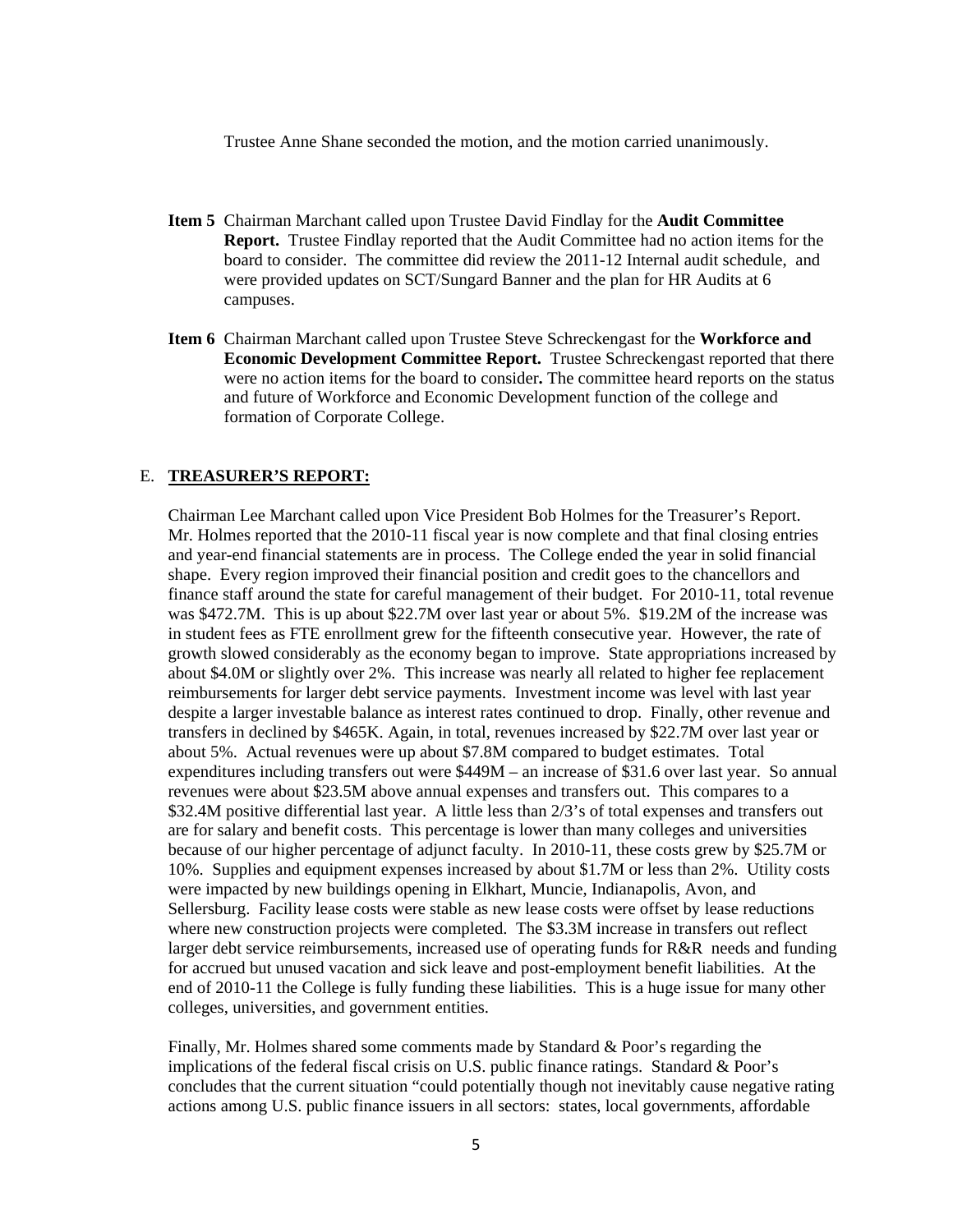housing, finance entities, not-for-profit health care entities, public utilities, obligations secured by federal lease payments, and higher education and other not-for-profit entities that rely on significant federal funding. The revenue diversity of a public finance entity, as well as its liquidity, and financial resources, economic performance, ability to respond to changed financial circumstances, and overall management will be fundamental to our analysis. Credit quality will also be influenced by how the Credit Watch in the United States is resolved and the accompanying response of the capital markets."

While Ivy Tech students are heavily reliant on Pell Grant, fortunately it has been a high priority for federal funding thus far. Standard and Poor's has previously noted our relatively low level of financial resources for the AA rating category, but they also noted the progress the College has made in this important area. Further improvements have occurred since our last bond issue and rating review two years ago. They have also noted our strong financial performance and relatively diverse revenue stream as positive factors.

The College's Leadership team will likely be meeting with both Standard and Poor's and Fitch Ratings again this fall as we prepare to sell bonds to finance the Indianapolis connector and potentially refinance some outstanding bonds that have reached their call date.

# F. **STATE OF THE COLLEGE**

Chairman Marchant called upon President Snyder for the President's Report.

President Snyder called upon Chancellor John Whikehart of Bloomington to introduce his Leadership team. President Snyder introduced two new employees, Russ Baker, Associate Vice President Academic Affairs and Ann Valentine, Chancellor Wabash Valley. President Snyder then called upon Jeff Fanter, Vice President of Marketing and Communications, who provided a marketing overview and update and showed numerous new commercial pieces.

### G. **OLD BUSINESS**

Chairman Marchant called for old business, and there was none.

### H. **NEW BUSINESS**

Trustee Marchant called for new business.

Trustee Linda Buskirk presented **Resolution Number 2011-48,** explaining the Regional Board Nominating Committee has recommended that Dennis L. Stockdale and Margaret K. Distler, be appointed to the Northeast Regional Board of Trustees. Trustee Buskirk moved to approve **Resolution Number 2011-48, Appointment of Regional Trustee-Northeast Region**. Trustee Whitehead seconded the motion. Chairman Marchant called for further discussion, and there was none. The motion carried unanimously.

Trustee Kevin Ahaus presented **Resolution Number 2011-49,** explaining that Regional Board Nominating Committee has recommended that Laurence D. Richards, representing Education and Jon A. Ford, representing At Large, be appointed to the Richmond Regional Board of Trustees. Trustee Ahaus moved to approve **Resolution Number 2011-49, Reappointment of Regional**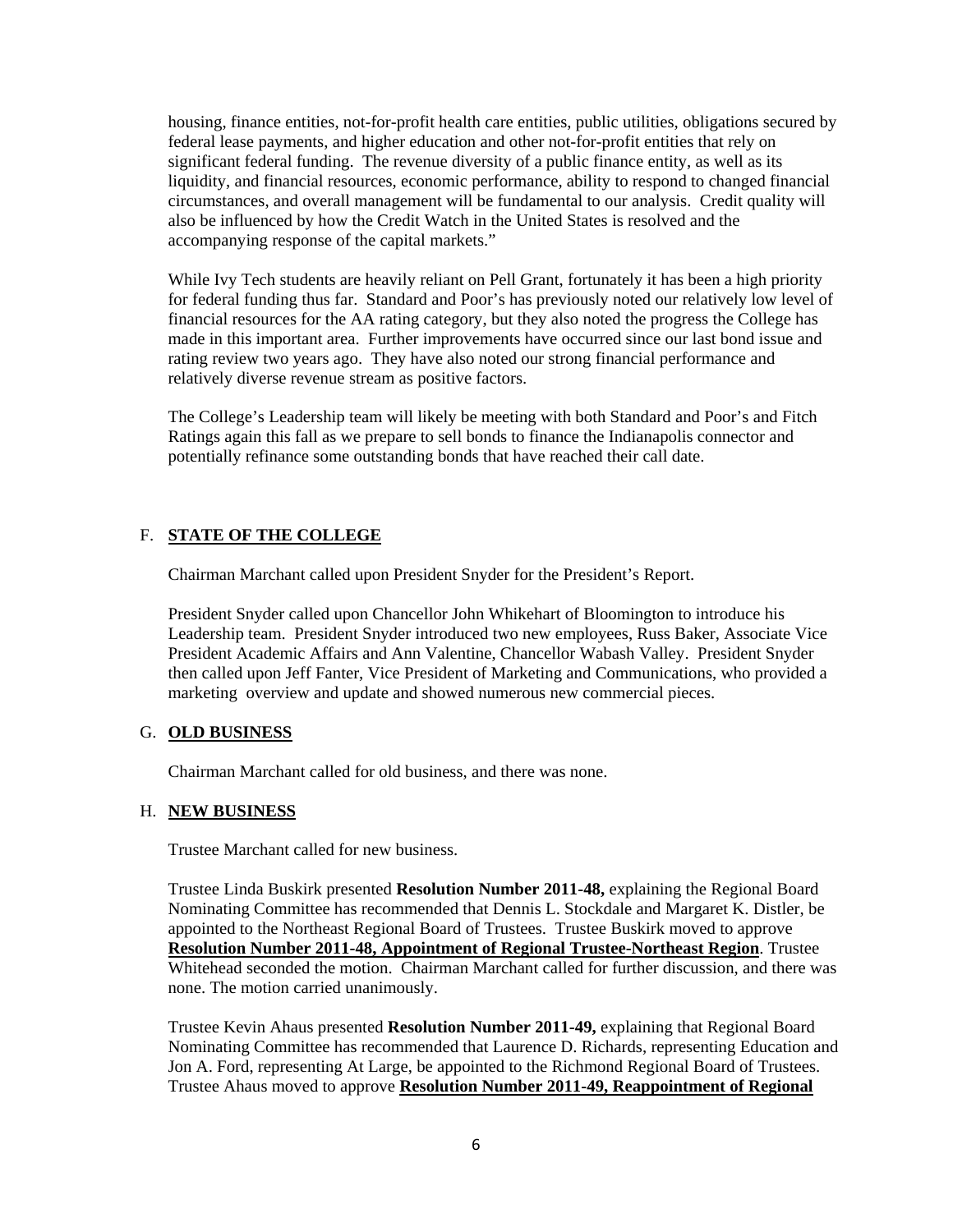**Trustee-Richmond Region**. Trustee Schrecekengast seconded the motion. Chairman Marchant called for further discussion, and there was none. The motion carried unanimously.

Trustee Ned Pfau presented **Resolution Number 2011-50**, explaining the Regional Board Nominating Committee has recommended that Martin Padget, representing Commerce be appointed and Connie Weigleb Sipes, representing Education be reappointed to the Southern Indiana Regional Board of Trustees. Trustee Pfau moved to approve **Resolution Number 2011- 50, Reappointment of Regional Trustees-Southern Indiana Region.** Trustee Ahaus seconded the motion. Chairman Marchant called for further discussion, and there was none. The motion carried unanimously.

Trustee Anne Shane presented **Resolution Number 2011-51**, explaining the Regional Board Nominating Committee has recommended that Brooke Huntington, representing Manufacturing be reappointed and Yvonne Perkins, representing At-Large and Joseph Breedlove, representing Labor be reappointed to the Central Indiana Regional Board of Trustees. Trustee Shane moved to approve **Resolution Number 2011-51, Reappointment and Appointment of Regional Trustees-Central Indiana.** Trustee Schreckengast seconded the motion. Chairman Marchant called for further discussion, and there was none. The motion carried unanimously.

Trustee Kevin Ahaus presented **Resolution Number 2011-52**, explaining the recommendation that State Trustees David M. Findlay, Lee J. Marchant, Anthony J. Moravec and Steve Schreckengast be elected to the to serve as members on the Ivy Tech Foundation Board of Directors. Trustee Ahaus moved to approve **Resolution Number 2011-52, Election of State Trustees to the Board of Directors of Ivy Tech Foundation, Inc.,** Trustee Shane seconded the motion. Chairman Marchant called for further discussion, and there was none. The motion carried unanimously.

Trustee Steve Schreckengast presented **Resolution Number 2011-53**, explaining the Creation of the Corporate College. Trustee Schreckengast moved to approve **Resolution Number 2011-53, Creation of the Corporate College**. Trustee Moravec seconded the motion. Chairman Marchant called for further discussion, and there was none. The motion carried unanimously.

Trustee Ned Pfau presented the recommendation from the **Nominating Committee** and made the motion to place the following slate of candidates into nomination for Board Officers: Anne Shane, Chairman, V. Bruce Walkup, Vice Chair and Steve Schreckengast, Secretary each to serve one-year terms. Chairman Marchant called for other nomination and there were none. Trustee Pfau moved to approve the nominating committee's recommendation. Trustee Shively seconded the motion. The motion carried unanimously.

New Chairman Anne Shane commended and thanked Lee Marchant for his leadership. Trustee Shane called for any further new business.